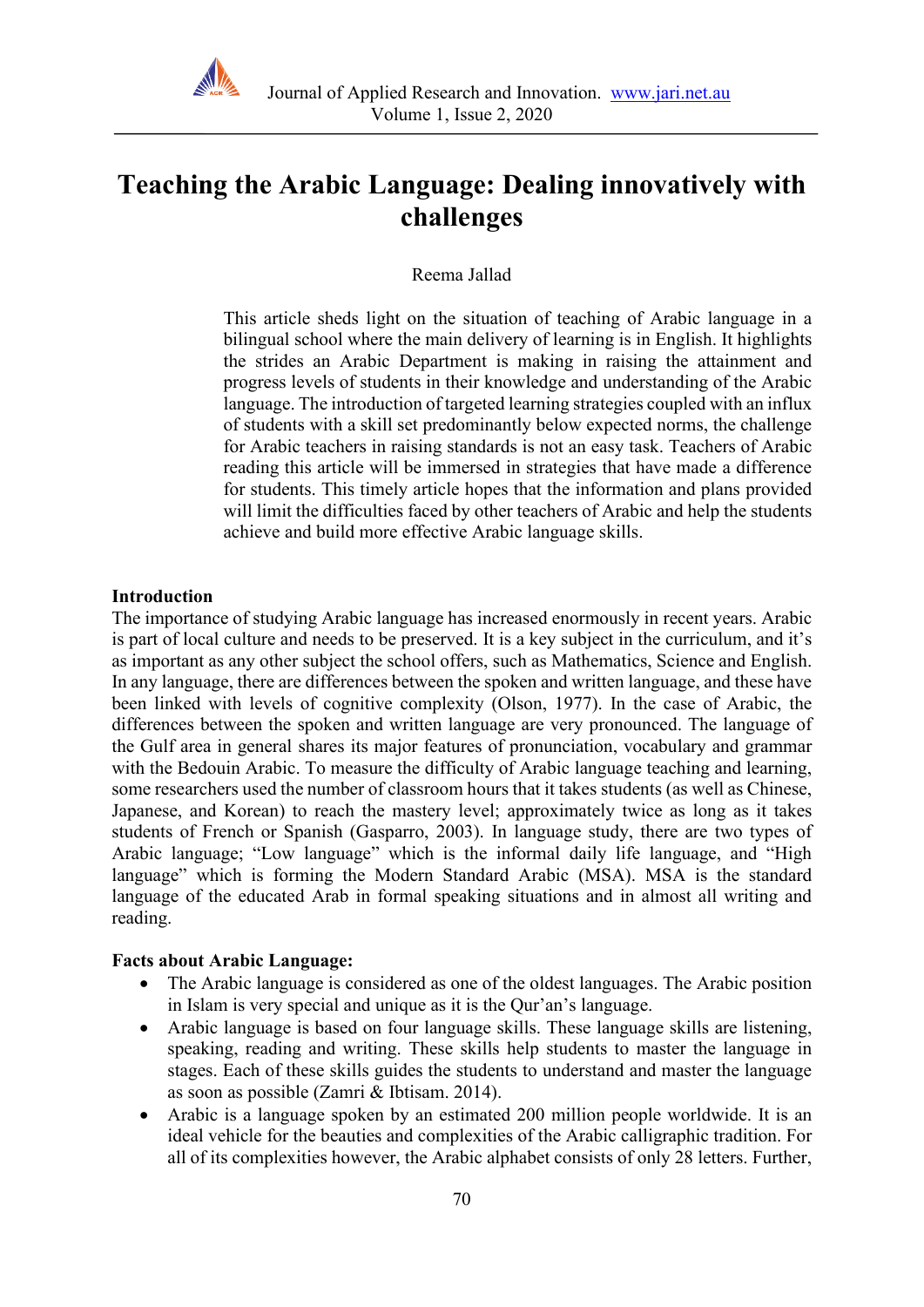

it has an excellent phonological fit, as most words are spelt as they sound (Scott-Baumann, 2012).

- Arabic is extremely useful as a strategic, global language. It is one of the six official working languages of the United Nations and the official language of over 20 Middle Eastern countries (Hamed Al-asaadi, 2014).
- Most importantly, the fact of diglossia presents significant challenges at levels of administration and teaching. In establishing an Arabic program, in training Arabic teachers, in devising learning goals and curricular goals, deciding on methodologies, and choosing instructional materials, Arabic instructors and Arabic language program supervisors must keep the fact of diglossia constantly before them.
- Most Arabic language textbooks do not teach naturally spoken language; they teach Modern Standard Arabic. Modern Standard Arabic is usually a written variety. In its spoken form, Modern Standard Arabic generally occurs in situations where language use is routinized or scripted, such as news broadcasts, university lectures, religious sermons and political speeches (Benkharafa, 2013).

## **Challenges to Teaching and Learning Arabic**

Academic strategies in education are considered to be one of the important tools that can improve Arabic language and clarify its meanings and ideas. Language is an essential part of a human's life as it helps in communication and in obtaining life's needs. It also helps in expressing one's feelings and ideas, protecting oneself and in creativity, which leads to developing one's lifestyle and daily routines.

Language plays an important role in students' lives. If used in the right way (ie following correct grammar rules and reading and writing rubrics), the student will be able to interact competently with their world. That is, learning the language of the community you live in enables you to interact with society. Being fluent in the mother language makes it easier for students to learn other foreign languages, especially the English language.

However, there are several key challenges in teaching and learning Arabic in most of the schools in the Arab World. These include:

- 1. Bilingual education is still relatively new, not only in the Arab World but in general. There is no close example or model on which to build. Additionally, the Arabic curriculum focuses more on knowledge acquisition than the utilization of the language.
- 2. Most of the Arabic formal assessments still use writing as the key evidence of progress or as a measure for having competent skills in Arabic. Writing is the most difficult skill in the Arabic language and needs much time and practice in order to be mastered. Moreover, there are no stated specifications of the proficiency criteria according to which a native speaker of Arabic may be rated or assessed, which results in inaccurate judgments (Elfatih, 2008). The complexity of the language often leads to lack of interest in studying Arabic by the students.
- 3. Arabic is one of the less commonly taught languages; and therefore, far less international research has been conducted on it, either as a first or as a second language. Only very recently, particularly in the last decade, have we begun to see serious research on Arabic as a foreign language, partly through the efforts of the American Association of the Teachers of Arabic (AATA); this will hopefully lead to more research in the area of teaching Arabic as a first language.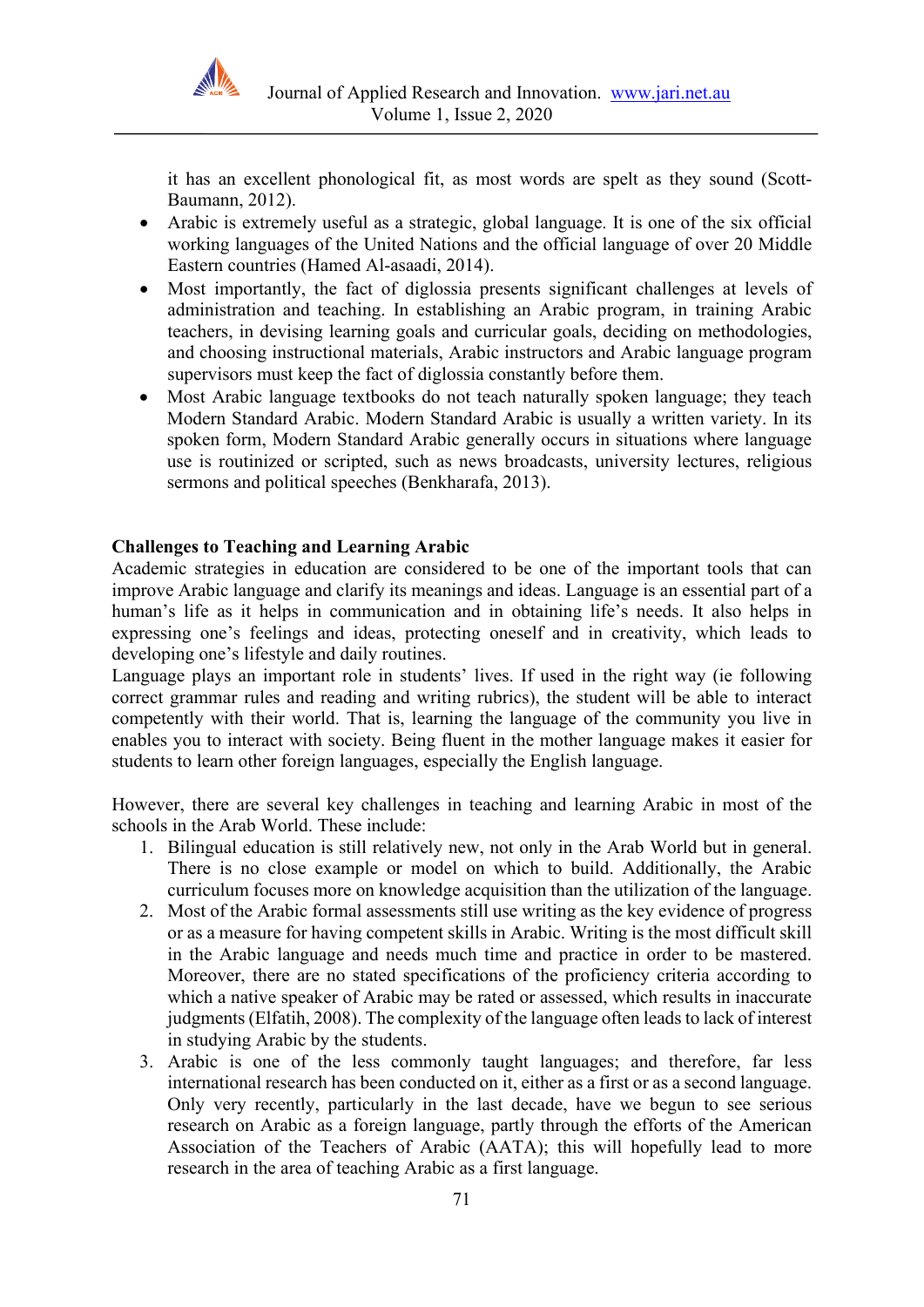

- 4. To develop the skill of writing in any language program, more time is probably needed to be able to reach the desired outcomes. Therefore, a lot of coordination is needed in order to realize the needed proficiency skills.
- 5. Resources for studying and teaching Arabic, have not kept up with increasing demand. High-quality teaching materials are scarce or difficult to find.
- 6. The information about establishing Arabic programs, hiring and training instructors, planning and developing curriculum, and evaluating progress in individual learners and in programs as a whole are very rare (if it exists at all).

## **Arabic Education & Learning in a Private School in the UAE:**

The focal school for this article is in the UAE and is a new school, establish in 2014 to follow the American curriculum. Located in a new and growing suburb of Abu Dhabi, the school's vision is to be:

*...an inspirational, leading-edge international school dedicated to nurturing outstanding role models, responsible global citizens and informed leaders of the future.*

The school has a variety of courses and is implementing 21<sup>st</sup> century pedagogical strategies to meet the needs of the global learner. It takes into account the individual differences and the different abilities of students. The school also cares about fostering students' personalities and helping students to develop their hobbies.

The history of Arabic language instruction in schools is guided by the UAE Ministry of Education's Arabic textbook series. We consider this book as one of our learning sources sitting beside other sources that our school uses in the educational process. Our school teaches the Arabic language as a mother language for the local Emirati students (being the predominant group of students in the school).

The school is interested in developing students' Arabic language through teaching the three main subjects in Arabic (Arabic, Islamic Studies, UAE Social Studies) and gives it an important place in the curriculum. The school administration supports these subjects with targeted professional development for the Arabic staff.

Prior to the 2016/2017 Arabic action plan the instructional strategies included -but not limited to- the following approaches:

- **Transition from textbook-based learning:** The school used Arabic textbooks published by Emirates Ministry of Education as the focal point of each Arabic lesson. However, the textbooks are not the only resource for knowledge acquisition. The current cultural exploration and the current cognitive explosion requires us to learn how to access information in unconventional ways.
- **Integration of ICT in Arabic classes:** New and expanding ICT programs of Arabic language began with high energy and high expectations. These programs encourage students and instructors to practice Arabic language both by first-language speakers of Arabic and learners of Arabic. These programs facilitate teaching and learning of Arabic language skills inside and outside the school to help parents support their children at home. Such programs include "Nahil and Naheel" and "Al Hodhod".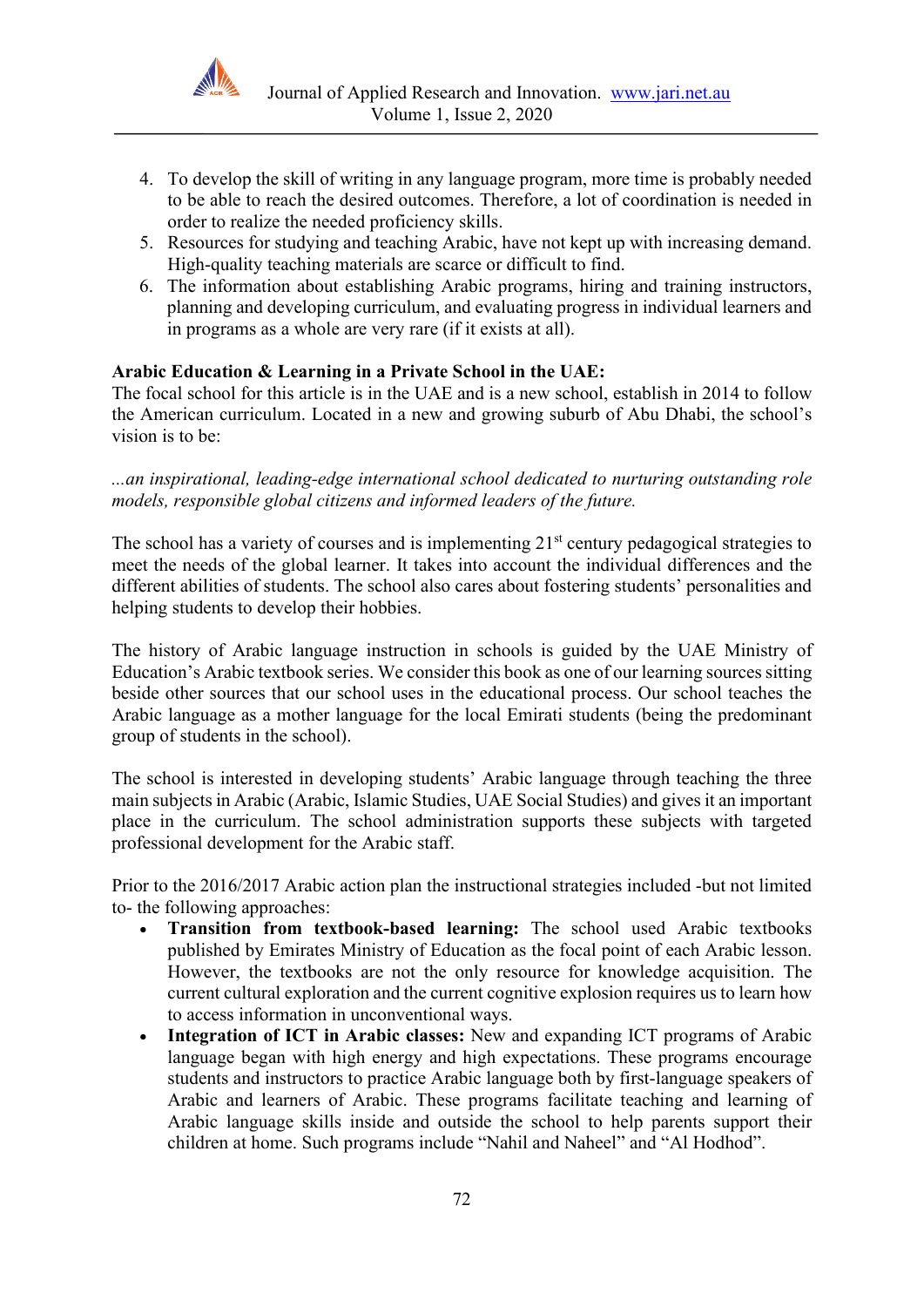

- **Multi-sensory approaches:** teaching the Arabic language to students using gestural activities has been explored. Also, visual and kinaesthetic activities are helping to move away from the rote learning model towards a more personalised approach to learning Arabic.
- **Teaching staff:** The Arabic department has been fortunate in terms of teaching staff with both first language Arabic teachers being native speakers. Some of these teachers having taught Arabic for ten years or more. All our Arabic teachers are considered to be very dedicated members of staff. The Arabic teaching staff provide Arabic for non-Arabs classes as well, for Arabic as a second language learners.
- **Applying EMSA:** (External Measure of Student Achievement) Standardized tests designed to measure individual student performance in 5<sup>th</sup> and 7<sup>th</sup> grades in The focal school provide data on both student attainment and progress. Additionally, it indicates how the school (and the wider Abu Dhabi education system) is improving. The objective of EMSA was to establish a baseline using an external assessment framework that is based on international standards.

## **Moving Forward: Arabic Language Learning Strategies at The focal school**

The beginning of the new school year saw the appointment of a new Arabic Head of Department. As part of the induction process, the previous year's data was analysed, and with the Arabic team, an action plan was devised. Underpinning this action plan was the provision of targeted professional development aimed at improving the pedagogical approach within the classroom. The central tenets of the action plan were:

- 1. *Make Arabic a living language in the school by developing co-teaching opportunities:* Arabic teachers and homeroom teachers plan together regularly to make sure instruction can and will be integrated to the extent that it will improve both programs. Teachers work together as a team to improve the ability of students to understand and retain instruction easily. Bilingual learning techniques are highly suggested to unlock the concepts and ideas in words and then put them into another language.
- 2. *Promoting Arabic language and culture as a community of learners:* One aspect of this initiative involves putting the students in charge of each other as learners (ie using peer learning approaches). This can work for 5-year-old up to any age. This cooperative learning approach is a great motivator; it consolidates one's own learning, and in the context of Arabic can be used to engage more fluent Arabic speakers with less fluent speakers. This work draws on Vygotsky's theories about entering the learner's competence range in order to take them to the next level (zone of proximal development). More specifically, as a pedagogy for language learning, the learning through teaching approach helps students articulate their knowledge and understanding (Scott-Baumann, 2012).
- 3. *Ensure the summative assessment data accurately reflects classroom achievement in all grades*. Through the disaggregating of student assessment results teachers are able to focus on various subgroups within the class and the year group. By comparing to previous test results, teachers over time, are able to determine areas for improvement in curriculum. This will help prepare the students for the mandated EMSA test and giving them practice with questions similar to those they will see on the EMSA assessments.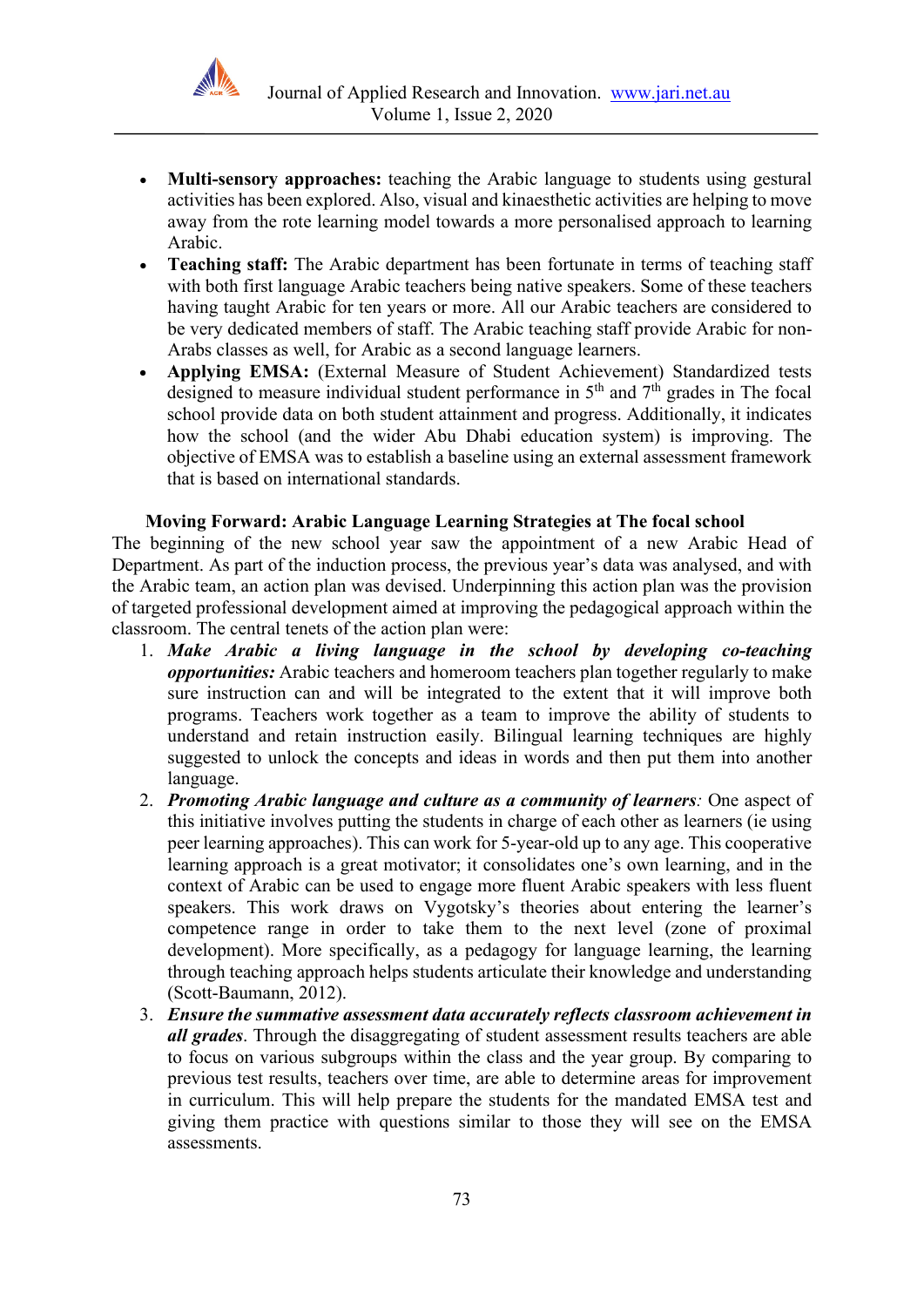

- 4. *Methods of teaching Arabic and its curriculum.* Through ongoing professional learning, engagement of the school's cooperative learning strategy and the commitment to engaging in best practice in the classroom, improvement in teacher performance will be seen.
- 5. *More teacher training courses for Arabic teaching***.** A high quality professional development plan is designed to meet the individual needs of teachers. This will enhance the Arabic language teachers teaching and learning.
- 6. **O***pportunities for fluent Arabic speakers* to develop more skills, through planned extracurricular activities after school such as: Arabic Drama, Arabic Newspaper, Arabic week, Arabic language competitions and Qur'an recitations, Arabic Poetry, and other extra-curricular activities.
- 7. *Provide innovative teaching and learning resources* for the study of Arabic. The increase of such resources will offer teachers choice to meet the needs of their students. The collation and dissemination of the resources is an important consideration for targeting individual students' learning needs.
- 8. *Supporting the mixed ability classes:* by grouping students according to their language level and create individual goals for students according to their proficiencies. UAE Social Studies classes are taught in Arabic and in English so co-teaching could be used easily to meet the varied levels of abilities. Islamic studies classes are taught in Arabic, so differentiation should be applied widely to match the students' achievement levels.

#### **Results: Problems and Solutions**

Findings reflect the increased interest in Arabic learning. In terms of communication, diglossia "the difference between the written and the spoken language" (High or Low) is barely noticed, as Modern Standard Arabic is used most of time inside the classrooms. The implementation of the action plan above highlighted some improvement in teacher planning and the delivery of learning. The teacher became more proficient in planning according to the modern teaching strategies, differentiating the content, process and product according to the students' abilities, learning styles and interests. Most of the teachers became aware of the available ICT programs that may support the Arabic curriculum, however still in need for more training and development. The teacher became more able to use flexible education plans that enable him/her to stretch and analyze the tasks according to the students' needs.

From the students' side, one very important aspect is that the students are living in a bilingual environment. Arabic was shown as a dominant feature at home, while English was extensively used in and outside the school. This mixing between their mother language and their second language (English) was a positive behaviour that helped them express their ideas better and improve both languages. This corresponds with Romaine's (2000) view that learning to speak more than one language often involves putting together material from two languages.

Subsequent observations of classroom practice, it was discovered that the traditional teaching methods in the Arabic classroom was the main factor for the students' achievement in Arabic language being lower than other subjects. The rote learning and the teacher lecture style approach to teaching was seen out of step with the teaching pedagogies in English based classrooms. Furthermore, it was revealed that our Arab bilingual students, especially in the middle school, showed greater interest (and attainment) toward reading and writing in English more than in Arabic. Consequently, the students' achievement in the second language (ie. English) is showing more progress.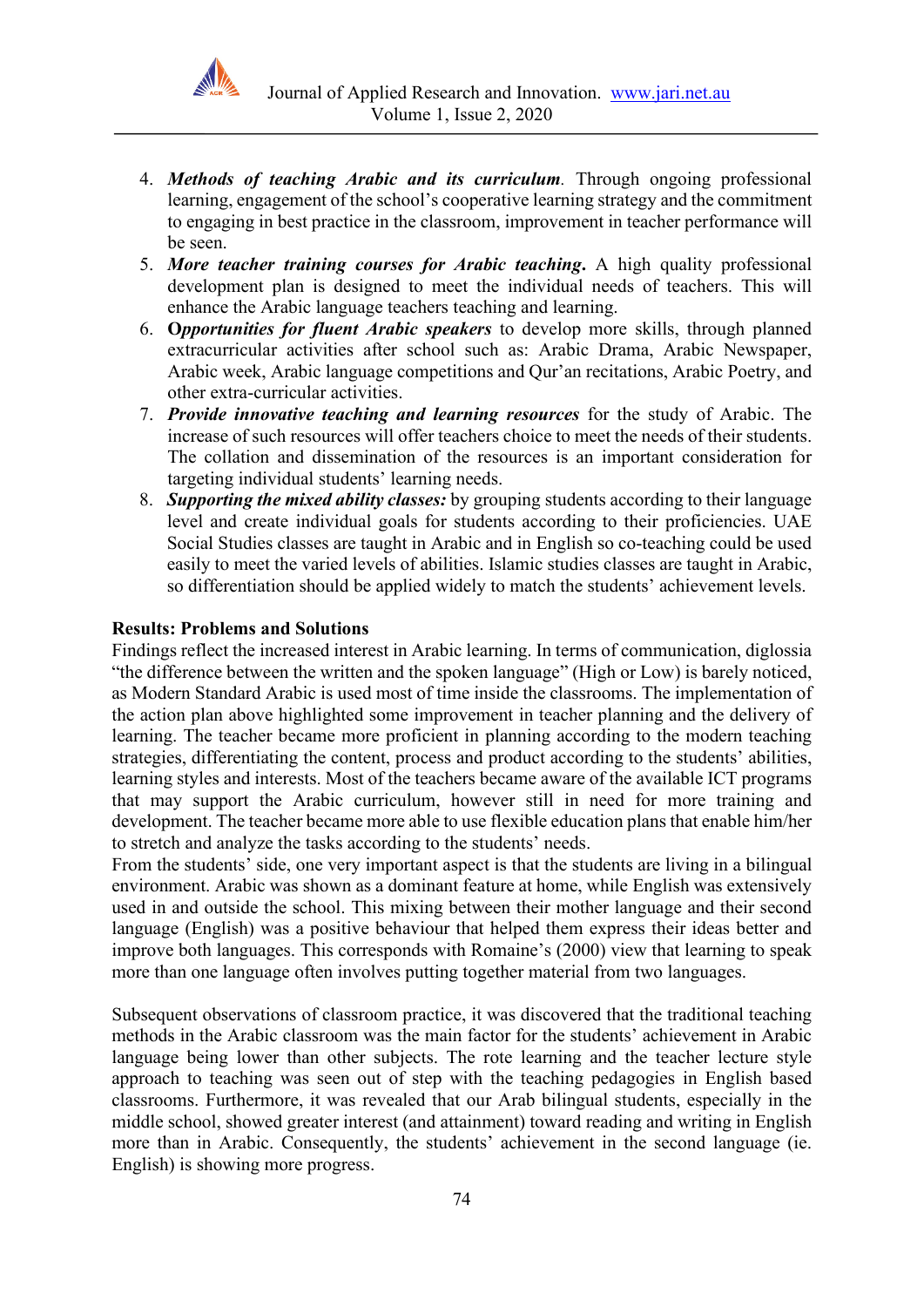

However, it was discovered that although many students were interested in learning the Arabic language, many of them were not able to master it at the age appropriate levels. While the interest is nurtured, the message for teachers is clear; increasing student engagement and keeping them on task requires new teaching strategies in order to result in effective learning.

In respect to the educational technology that is available in schools it was found that our Arabic teachers' utilisation in the classroom was integrated appropriately to the teaching and learning process. Perceived barriers such as lack of coordination, lack of training or lack of support were reported.

Finally, as the school promotes the value and importance of learning Arabic in the school, parents should also share in the responsibility. This partnership to reinforce the children's mother tongue inside and outside the family will lead to higher Arabic standards. In the meantime, more work is being done and we hope this will lead to more appropriate interventions in the future as we enhance the teaching and learning of the Arabic Language.

## **Conclusion**

Preserving the Arabic language needs a great effort, creativity and continuous work by both the school and the home. Searching for methods and strategies to meet the learning needs of the 21<sup>st</sup> century learner needs more work. The Arabic language teacher must always discover the pupils' abilities and techniques and seek to use them in service to the Arabic language. Through applying the previously mentioned strategies, and choosing the most appropriate ones for each student, great gain can be had in progressing our students' Arabic skills and comprehension.

The article addresses the main issues that face schools in teaching the Arabic language. It is one attempt to bridge the gap that exists between the growing demand for high-quality Arabic language programs in UAE schools and the need for these programs to have appropriate resources to help them become established. The article intended to share the experience of one bilingual school in Abu Dhabi, and it is hoped that the discussions would enlighten the practice of teachers and educationalists elsewhere.

## **References**

Elfatih, M. (2008). Teaching a Language for No Purpose: The Case of Teaching Arabic in International Settings. Research Paper, University of Khartoum, Sudan.

Elizabeth M. Betgman. (2010). Introducing Arabic: Meeting the challenge. Miami University, Ohio.

Fathiyah Akaib. (2015). Teachers' strategies in teaching Arabic vocabulary in primary school. Unpublished master thesis. International Islamic University, Malaysia.

Hamed Alasaadi. (2014). The utilization of technology in teaching the Arabic language in secondary schools in Riyadh, Saudi Arabia. Unpublished Ph.D. University of Western Sydney.

Liskin-Gasparro, Judith E. (2003). The ACTFL Proficiency Guidelines & the Oral Proficiency Interview: A Brief History & Analysis of Their Survival. Foreign Language Annals 36 No. 4: 483-489.

Mohamed Maamouri. (2011). Arabic literacy. University of Pennsylvania, USA.